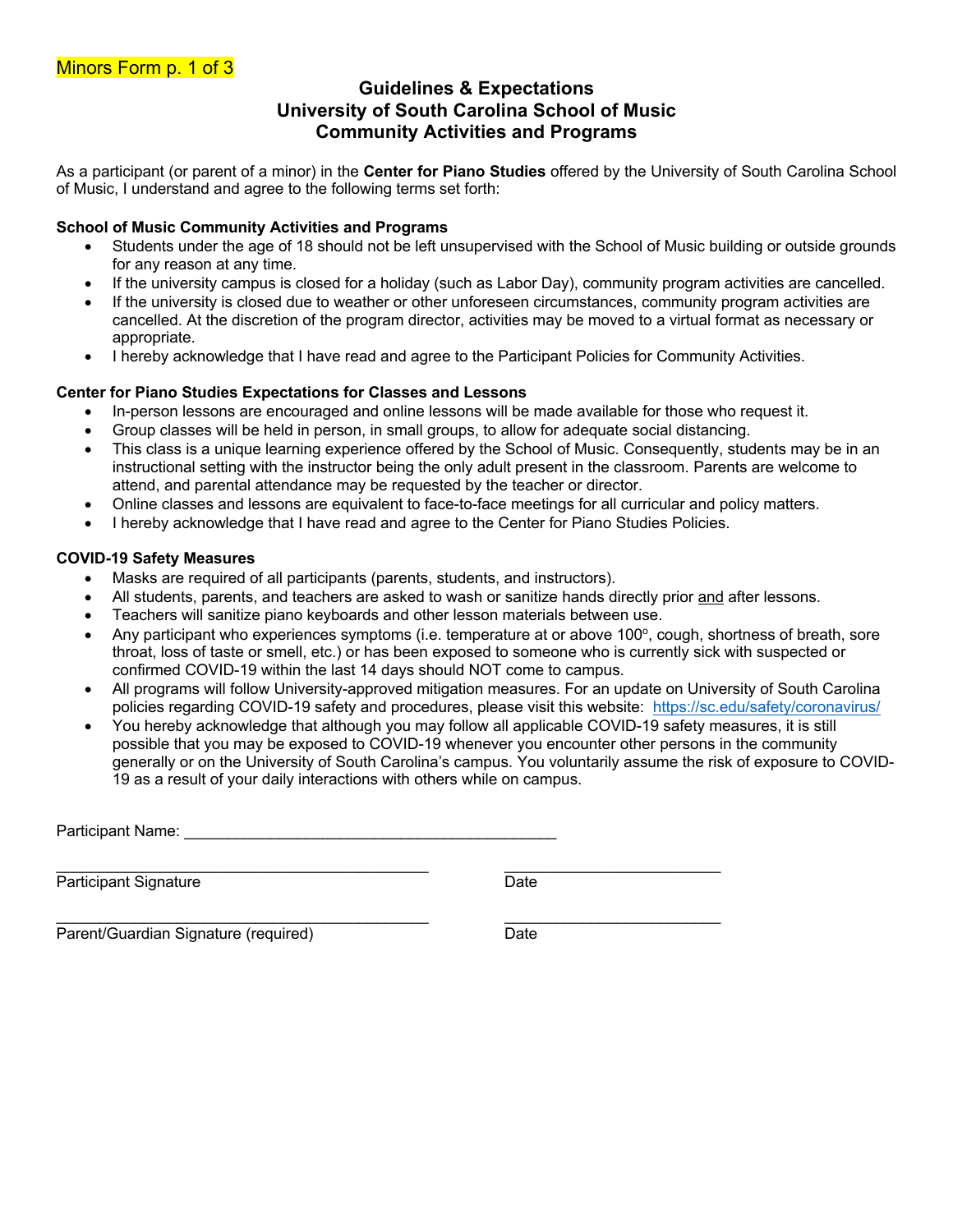# **Waiver of Liability & Release In-Person Activities University of South Carolina School of Music Community Events and Programs**

#### **Photo Release**

I give USC, its agents, employees, servants, assigns, and successors, without expectation of value, permission to:

- 1. Record my child's likeness and appearance on videotape, audiotape, film, photograph, or any other medium;
- 2. Use my child's name, likeness, voice, and biographical material in connection with these recordings;
- 3. Exhibit, copy or distribute such recording in whole or in part without restrictions or limitation for any educational or promotional purpose or advertisement campaigns which the University of South Carolina, and those acting pursuant to its authority, deem appropriate. *To opt out of the photo release, please initial and write "opt out"*

**Student Release-Pick Up List**

|       | I, furthermore, agree that my child may only be released to the following individual(s) during the program. Please do not  |
|-------|----------------------------------------------------------------------------------------------------------------------------|
|       | ask us to rely on a verbal permission. If your child is riding with another participant, please indicate the driver's name |
|       | below. Parents/Guardians: Please include your names as well as any others authorized to whom to release your child.        |
| Name: | Relationship:                                                                                                              |
|       |                                                                                                                            |

| 2                                                          |                    |
|------------------------------------------------------------|--------------------|
| My child MAY NOT be released to the following individuals: | Other Information: |
|                                                            |                    |
| 2.<br>.<br>.<br>$\sim$                                     | .<br>.  .          |

*Please attach court or legal documents as appropriate for individuals who are not allowed to pick up your child.*

#### **Waiver and Release of Liability**

Further, in consideration for my child being permitted to participate in the program, I, on behalf of my child, and as the natural parent and/or as the legally authorized guardian, do hereby for my child, myself, my family, heirs, personal representatives, and assigns, agree to, and hereby do, release, waive, discharge, hold harmless and indemnify, and forever defend the State of South Carolina, the University of South Carolina, the members of its Board of Trustees, individually and collectively, its officers, employees, servants, agents, representatives, directors, students, volunteers, and anyone acting on behalf of the University of South Carolina, from any and all liability, losses, claims, actions, suits, procedures, demands, rights, and causes of action of whatever nature, in law and equity, for any and all known or unknown, foreseen or unforeseen, bodily or personal injuries, death and permanent injury, illnesses, damage to property, or other losses, and any consequences thereof, including expenses, costs, and attorney's fees, as may be sustained by my child or me, or any person or entity acting on my or my child's behalf, arising out of, or in any way associated with my child's participation in the program.

I warrant I am the parent or authorized legal guardian of the participant in the program, and I warrant that I am 18 years of age or older. I have carefully reviewed, and I agree to the terms of this entire document.

| Participant Name: Name: Name and Allen Manual Allen Manual Allen Manual Allen Manual Allen Manual Allen Manual |         |                                                                                                                                                                                                                                |  |
|----------------------------------------------------------------------------------------------------------------|---------|--------------------------------------------------------------------------------------------------------------------------------------------------------------------------------------------------------------------------------|--|
| <b>Participant Signature</b>                                                                                   |         | Date                                                                                                                                                                                                                           |  |
| Parent/Guardian Signature (required)                                                                           |         | Date                                                                                                                                                                                                                           |  |
| <b>Emergency Contact</b>                                                                                       |         |                                                                                                                                                                                                                                |  |
| Name:                                                                                                          |         | Relationship: Network of the state of the state of the state of the state of the state of the state of the state of the state of the state of the state of the state of the state of the state of the state of the state of th |  |
| Home: (                                                                                                        | Work: ( | Cell: (                                                                                                                                                                                                                        |  |
| Name:                                                                                                          |         | Relationship:                                                                                                                                                                                                                  |  |
| Home: (                                                                                                        | Work:   | Cell:                                                                                                                                                                                                                          |  |